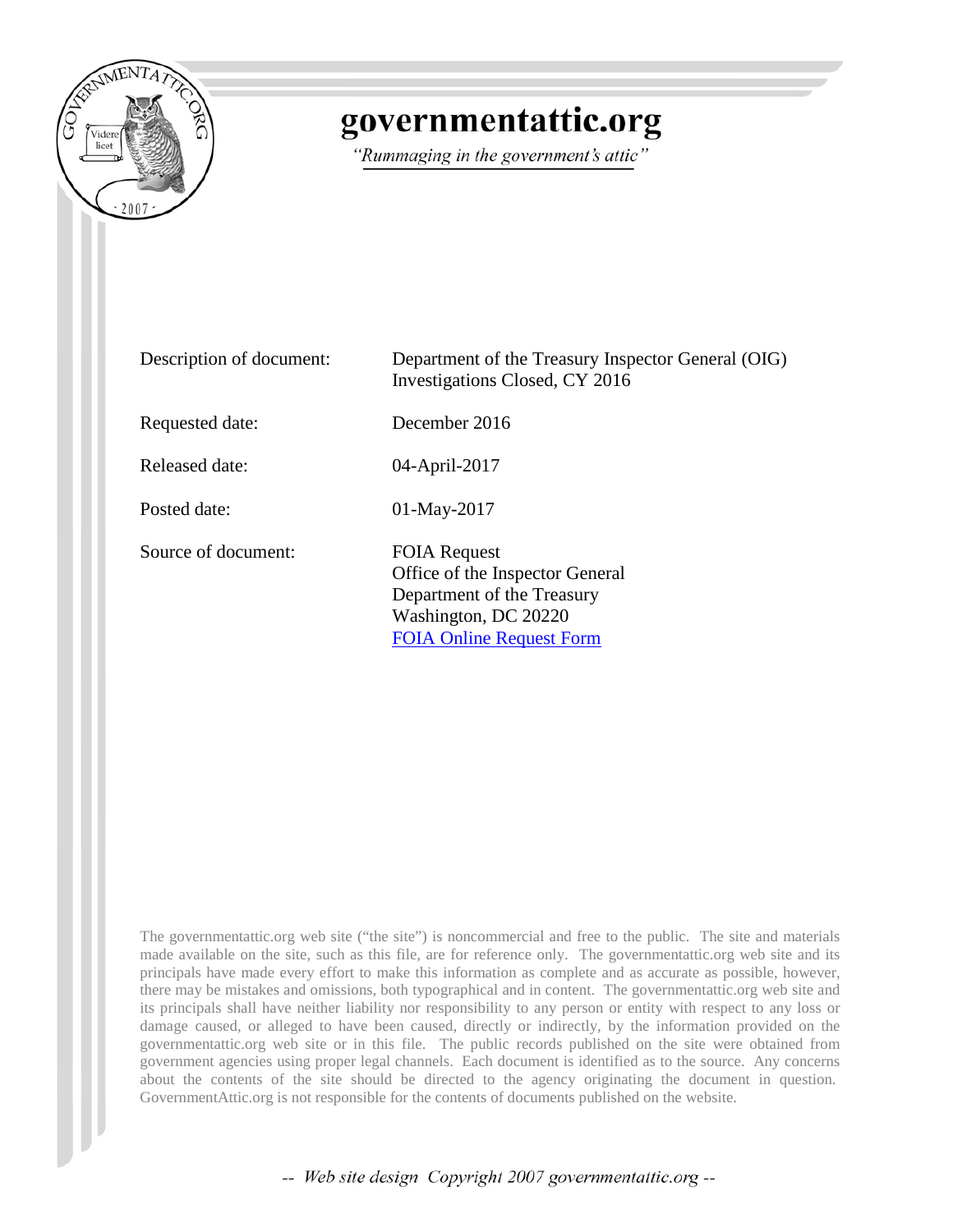From: "Delmar, Richard K." Date: Apr 4, 2017 5:06:31 PM Subject: FOIA- Treasury OIG - closed investigations

Responding to your FOIA request, 2016-12-143, for list of Treasury OIG investigations closed in 2016. List is attached, with redactions under Exemptions 3 (F.R.Cr.P 6(e) restricted information) and 7C (law enforcement identity-disclosing information) of the FOIA.

If you disagree with this resolution of your FOIA request, you can appeal the matter pursuant to 5 U.S.C. section 552(a)(6)(A)(i). Pursuant to the Department's FOIA appeal process set forth in 31 C.F.R. section 1.5(i), an appeal must be submitted within 35 days from the date of this response to your request, signed by you and addressed to: Freedom of Information Act Appeal, DO, FOIA and Transparency, Department of the Treasury, Washington, D.C. 20220. The appeal should reasonably describe your basis for believing that Treasury OIG possesses records to which access has been wrongly denied, that the redactions are incorrect, or that we have otherwise violated applicable FOIA law or policy.

Rich Delmar Counsel to the Inspector General Department of the Treasury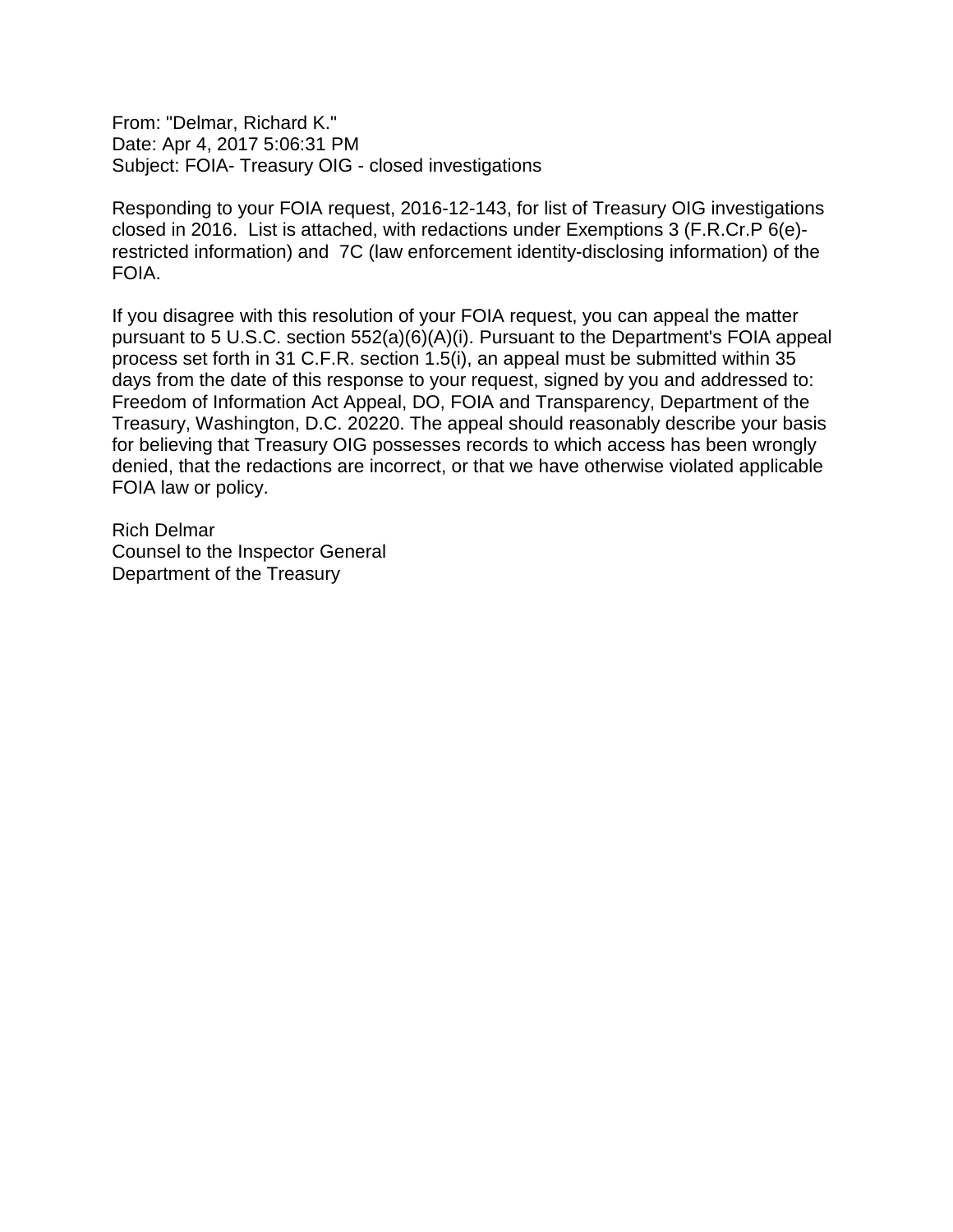**Cases Closed FY2016 04APR2017**

| lumber<br>DO-15-1768-I | Title                                    | <b>Complaint Summary</b><br>C. DO-15-1768- Departmental Offices Attorney Advisor<br>security clearance had been suspended based on an<br>unreported arrest of an unspecified nature;<br>security clearance as reinstated several months ago.<br>However, it has recently been alleged that the arrest had been for a domestic altercation that resulted in a plea<br>agreement, and that, over 10 years ago, Mr. Townsend had twice been arrested for solicitation.                                                                                                                                                                                                                                                                                                                                                                                                                                                                                                                                                                                                                                                                                                                                                                                                                                                                                                                                                                                                                                                                                                                                                                                                                                                                                                                                                                                                                                                                                                                                                                                                                                                                                                                                                                                                                                                                                                                                                                                                                                                                                                                                                                                                                                                                                                                                                  |             | <b>Special Flags Date Closed Case Category</b><br>07Jan2016 Administrative Only | <b>Allegations</b><br>Administrative Only | <b>Type</b><br>Departmental Offices (Treasury) | <b>Current Status</b><br>Closed | Category<br><b>Administrative Only</b> |
|------------------------|------------------------------------------|----------------------------------------------------------------------------------------------------------------------------------------------------------------------------------------------------------------------------------------------------------------------------------------------------------------------------------------------------------------------------------------------------------------------------------------------------------------------------------------------------------------------------------------------------------------------------------------------------------------------------------------------------------------------------------------------------------------------------------------------------------------------------------------------------------------------------------------------------------------------------------------------------------------------------------------------------------------------------------------------------------------------------------------------------------------------------------------------------------------------------------------------------------------------------------------------------------------------------------------------------------------------------------------------------------------------------------------------------------------------------------------------------------------------------------------------------------------------------------------------------------------------------------------------------------------------------------------------------------------------------------------------------------------------------------------------------------------------------------------------------------------------------------------------------------------------------------------------------------------------------------------------------------------------------------------------------------------------------------------------------------------------------------------------------------------------------------------------------------------------------------------------------------------------------------------------------------------------------------------------------------------------------------------------------------------------------------------------------------------------------------------------------------------------------------------------------------------------------------------------------------------------------------------------------------------------------------------------------------------------------------------------------------------------------------------------------------------------------------------------------------------------------------------------------------------------|-------------|---------------------------------------------------------------------------------|-------------------------------------------|------------------------------------------------|---------------------------------|----------------------------------------|
| BFS-15-1566-I          |                                          | STOLEN EQUIPMENT BFS-15-1566-I Correspondence received via OIG Intake from<br>with BFS regarding an incoming complaint from Joe<br>Edwards with allegations of stolen equipment with no PII on them                                                                                                                                                                                                                                                                                                                                                                                                                                                                                                                                                                                                                                                                                                                                                                                                                                                                                                                                                                                                                                                                                                                                                                                                                                                                                                                                                                                                                                                                                                                                                                                                                                                                                                                                                                                                                                                                                                                                                                                                                                                                                                                                                                                                                                                                                                                                                                                                                                                                                                                                                                                                                  |             | 14Jan2016 Criminal                                                              | Loss of Equipment                         | Bureau of the Fiscal Service                   | Closed                          | Loss of Equipment                      |
| USM-15-0368-I          | VIOLATION OF PUBLIC LAW USM-<br>15-0368- | Correspondence received via OIG Intake from<br>with the USM regarding allegations of violation of<br>public law 112-152. US Mint Police Incident Number 14-HQ-041                                                                                                                                                                                                                                                                                                                                                                                                                                                                                                                                                                                                                                                                                                                                                                                                                                                                                                                                                                                                                                                                                                                                                                                                                                                                                                                                                                                                                                                                                                                                                                                                                                                                                                                                                                                                                                                                                                                                                                                                                                                                                                                                                                                                                                                                                                                                                                                                                                                                                                                                                                                                                                                    |             | 14Jan2016 Criminal                                                              | Other                                     | <b>United States Mint</b>                      | Closed                          | Other                                  |
| BFS-14-2532-I          | IRS ROUTING NUMBERS BFS-14-<br>2532-1    | Referral Number: RM-2014-076 The Compliance and Risk Management Staff identified a suspicious pattern while<br>reviewing a monthly report for routing numbers that are used by the Internal Revenue Services to credit<br>TreasuryDirect accounts with tax refunds. The TreasuryDirect accounts all have several common similarities that<br>raise concerns on whether the accounts are being used to deposit fraudulent tax returns into. The similarities in the<br>TreasuryDirect accounts include the following items: • Either The Green Dot Bank or Bankcorp Bank is listed<br>on the TreasuryDirect accounts. • No drivers licenses information was provided on any of the TreasuryDirect<br>accounts when they were created. • All list emails addresses that are provided through Yahoo. • Fifteen<br>of the accounts have addresses, listed in Florida, three in New York, two in Texas, and one in Alabama. • Most<br>of the account owners are listed sex offenders or are in the healthcare field. • All the phone numbers listed on<br>the TreasuryDirect accounts are not valid. • Accounts were created between 05/19/2014 thru 07/23/2014.<br>• Large amounts were deposited into most of the accounts with similar redemptions amounts or purchases<br>amounts. • Most of the redemptions are just under \$5,000 each. The Green Dot bank verified that the<br>individuals listed on some of the bank accounts were the same as the names listed as the account owners of the<br>TreasuryDirect accounts. However, they also verified that the bank card was mailed to the same apartment<br>complex as the TreasuryDirect account owner is listed as living in on Accurint, but to different apartment numbers<br>than what is listed as the account owners apartment number in Accurint. The Compliance and Risk Management<br>Staff was able to obtain 3 valid phone numbers for 3 of the account owners listed on the TreasuryDirect accounts<br>and made contact with them. All three did not now what a TreasuryDirect account was and said they did not have<br>an account. The Compliance and Risk Management Staff has been unable to make contact with the Internal<br>Revenue Service to discuss these issues listed above and would like to bring it to your attention for further<br>investigation if deemed necessary by your office. Currently all the TreasuryDirect accounts have been locked and<br>we have changed the monthly review of these routing numbers to a weekly review for new accounts. A total of<br>\$368,302.62 has been credited to the TreasuryDirects accounts so far, with a total of \$77,330.00 going out due to<br>redemptions leaving a total of \$290,972.62 in the TreasuryDirect accounts. For additional information, please call<br>(304) 480-6405. |             | 20Jan2016 Criminal                                                              | BFS-Tax Refund Fraud                      | Bureau of the Fiscal Service                   | Closed                          | BFS-Tax Refund Fraud                   |
| ZZZ-15-2304-I          | ZZZ-15-2304-I                            | Correspondence received via OIG Intake from with the Front Office regarding an incoming complaint<br>from TIGTA in reference to receiving a complaint from lowa Attorney General's Office with allegations of receiving<br>a fraudulent check made out redeemable with the US Treasury or Federal Reserve Bank. Check appears to be from<br>a Sovereign Citizen. There was zero fraud loss. COMPLAINTANT REQUESTS CONFIDENTIALITY                                                                                                                                                                                                                                                                                                                                                                                                                                                                                                                                                                                                                                                                                                                                                                                                                                                                                                                                                                                                                                                                                                                                                                                                                                                                                                                                                                                                                                                                                                                                                                                                                                                                                                                                                                                                                                                                                                                                                                                                                                                                                                                                                                                                                                                                                                                                                                                    |             | 21Jan2016 Criminal                                                              | SCAM-Other                                | Not Bureau Related (ZZZ)                       | Closed                          | SCAM-Other                             |
| CFIF-12-1532-I         | CFIF-12-1532-I                           |                                                                                                                                                                                                                                                                                                                                                                                                                                                                                                                                                                                                                                                                                                                                                                                                                                                                                                                                                                                                                                                                                                                                                                                                                                                                                                                                                                                                                                                                                                                                                                                                                                                                                                                                                                                                                                                                                                                                                                                                                                                                                                                                                                                                                                                                                                                                                                                                                                                                                                                                                                                                                                                                                                                                                                                                                      | Grand Jury; | 21Jan2016 Criminal                                                              | BFS-Check Forgery Ins. Fund               | Check Forgery Insurance Fund                   | Closed                          | BFS-Check Forgery Ins. Fund            |
| DO-15-1517-I           | -- EMAIL SCAM<br>DO-15-1517-             | Treasury Counsel reported to IG on a scam email purporting to be from Secretary Lew that was received by the<br>World Jewish Congress.                                                                                                                                                                                                                                                                                                                                                                                                                                                                                                                                                                                                                                                                                                                                                                                                                                                                                                                                                                                                                                                                                                                                                                                                                                                                                                                                                                                                                                                                                                                                                                                                                                                                                                                                                                                                                                                                                                                                                                                                                                                                                                                                                                                                                                                                                                                                                                                                                                                                                                                                                                                                                                                                               |             | 11Feb2016 Criminal                                                              | Cyber                                     | Departmental Offices (Treasury)                | Closed                          | Cyber                                  |
| BFS-14-0909-I          | BFS-14-0909-I                            | On 03/28/2014 OI Senior Special Agent<br>received a communication from the Montgomery County<br>(Maryland) Police Department regarding a \$7,643.40, US Treasury federal income tax refund check that was<br>diverted or stolen and negotiated by someone with the victim's actual identification documents (driver's license<br>and social security card), which the victim had given, temporarily, to controll to the Junitell Services, LLC, his tax<br>preparer, when she said that she would need them in order to complete the necessary paperwork.                                                                                                                                                                                                                                                                                                                                                                                                                                                                                                                                                                                                                                                                                                                                                                                                                                                                                                                                                                                                                                                                                                                                                                                                                                                                                                                                                                                                                                                                                                                                                                                                                                                                                                                                                                                                                                                                                                                                                                                                                                                                                                                                                                                                                                                            |             | 11Feb2016 Criminal                                                              | BFS-Tax Refund Fraud                      | Bureau of the Fiscal Service                   | Closed                          | BFS-Tax Refund Fraud                   |
| OCC-15-2028-I          | OCC-15-<br>$2028 - 1$                    | Correspondence received via OIG Intake from<br>with the OCC regarding allegations of the above named<br>subject being arrested for a DUI                                                                                                                                                                                                                                                                                                                                                                                                                                                                                                                                                                                                                                                                                                                                                                                                                                                                                                                                                                                                                                                                                                                                                                                                                                                                                                                                                                                                                                                                                                                                                                                                                                                                                                                                                                                                                                                                                                                                                                                                                                                                                                                                                                                                                                                                                                                                                                                                                                                                                                                                                                                                                                                                             |             | 19Feb2016 Criminal and Administrative                                           | <b>Criminal and Administrative</b>        | Office of the Comptroller of the<br>Currency   | Closed                          | <b>Criminal and Administrative</b>     |
| BFS-14-1118-I          | BFS-14-1118-I                            |                                                                                                                                                                                                                                                                                                                                                                                                                                                                                                                                                                                                                                                                                                                                                                                                                                                                                                                                                                                                                                                                                                                                                                                                                                                                                                                                                                                                                                                                                                                                                                                                                                                                                                                                                                                                                                                                                                                                                                                                                                                                                                                                                                                                                                                                                                                                                                                                                                                                                                                                                                                                                                                                                                                                                                                                                      | Grand Jury; | 01Mar2016 Criminal                                                              | BFS-Non CFIF Treasury Check Fraud         | Bureau of the Fiscal Service                   | Closed                          | BFS-Non CFIF Treasury Check Fraud      |
| SCAM-15-1454-I         | SCAM-15-1454-I                           | Complaint received 4/20/2015, via fax Complainant alleges<br>provided several<br>fraudulent documents purporting to constitue payments for school fees. These documents consisted of a Bonded<br>Bill of Exchange, International Bill of Exchange, UCC filing Acknowledgement from the Secretary of California for<br>financing, Private Registered Bonded Promissory Note and two money orders purporting to be payment by the<br>FMS. In addition several individuals are creating false checking accounts with federal routing numbers using their SS<br>numbers and listing the bank either as FMS or BPD                                                                                                                                                                                                                                                                                                                                                                                                                                                                                                                                                                                                                                                                                                                                                                                                                                                                                                                                                                                                                                                                                                                                                                                                                                                                                                                                                                                                                                                                                                                                                                                                                                                                                                                                                                                                                                                                                                                                                                                                                                                                                                                                                                                                        |             | 01Mar2016 Criminal                                                              | Fake Bonds/Promissory Notes               | SCAM                                           | Closed                          | Fake Bonds/Promissory Notes            |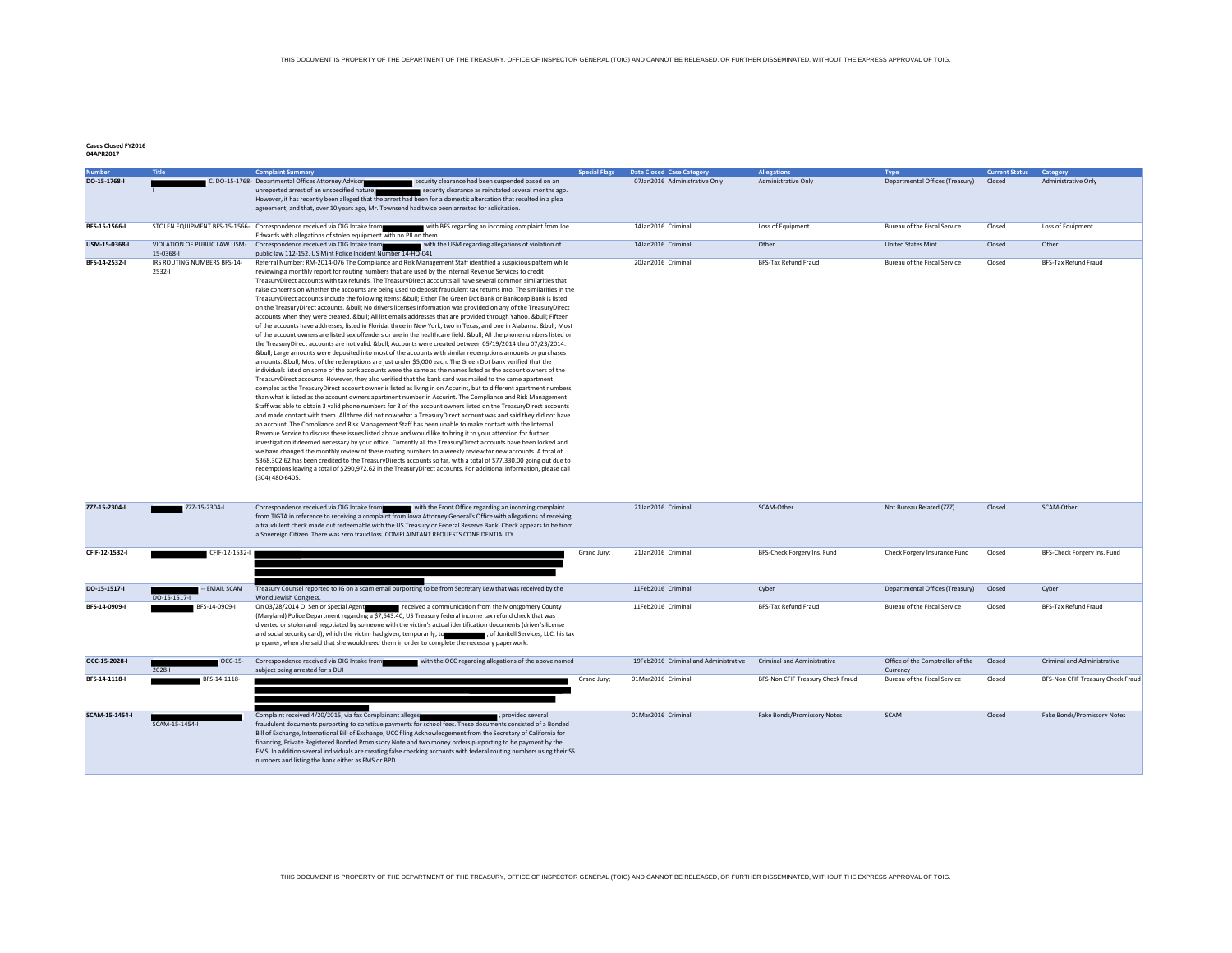| USM-15-0409-I  | USM-15-0409-I                         | Originally received 08/08/2014 and treated as an administrative referral under Case No. USM-14-2492-R, on<br>11/20/2014 we closed-out the existing referral and created this new case number to address the matter ourselves<br>as a Preliminary Investigation. On 08/05/2014, an offensive, racially-targeted, and employee-name-specific graffito<br>was discovered in the mens' room of the US Mint facility located in Philadelphia, Pennsylvania. US MInt Police<br>Incident Number 14-PM-066 Keywords: defacement destruction graffiti graffito hate speech insulting magic marker<br>offensive property race racial restroom stall                                                                                                                                                                                                                                                                                                                                                                                                                                                                                                                                                                                                                  |             | 01Mar2016 Administrative Only | Administrative Only               | <b>United States Mint</b>                    | Closed | Administrative Only               |
|----------------|---------------------------------------|------------------------------------------------------------------------------------------------------------------------------------------------------------------------------------------------------------------------------------------------------------------------------------------------------------------------------------------------------------------------------------------------------------------------------------------------------------------------------------------------------------------------------------------------------------------------------------------------------------------------------------------------------------------------------------------------------------------------------------------------------------------------------------------------------------------------------------------------------------------------------------------------------------------------------------------------------------------------------------------------------------------------------------------------------------------------------------------------------------------------------------------------------------------------------------------------------------------------------------------------------------|-------------|-------------------------------|-----------------------------------|----------------------------------------------|--------|-----------------------------------|
| BFS-15-1407-I  |                                       | BFS-15-1407- The Bureau of the Fiscal Service's Austin Call Center received a telephone call from an unidentified, agitated person<br>who threatened to shoot the people who are taking money away from his wife and family. Originally, the only<br>identifying information for the call is his telephone number, (228) 327-0881; however, the subject called again<br>shortly thereafter to repeat his threat, and additional identifying information was obtained.                                                                                                                                                                                                                                                                                                                                                                                                                                                                                                                                                                                                                                                                                                                                                                                      |             | 21Mar2016 Criminal            | Threats                           | <b>Bureau of the Fiscal Service</b>          | Closed | <b>Threats</b>                    |
| OCC-15-0499-I  | OCC-15-0499-I                         | A laptop computer that had been stolen from Office of the Comptroller of the Currency (OCC) Associate National<br>on 07/25/2014 turned-up in an Arkansas pawnshop. The OCC asks whether the OI<br><b>Bank Examiner</b><br>wants to be involved in the recovery. Little Rock (AR) Police Department Incident Number 2014-083-784 TCSIRC<br>Tracking Number 102309                                                                                                                                                                                                                                                                                                                                                                                                                                                                                                                                                                                                                                                                                                                                                                                                                                                                                           |             | 21Mar2016 Criminal            | Loss of Equipment                 | Office of the Comptroller of the<br>Currency | Closed | Loss of Equipment                 |
| SCAM-15-1292-I | $F$ . ET AL.<br>(SCAM) SCAM-15-1292-I | Correspondence received via OIG Intake from with FinCEN regarding an incoming complaint from<br>with allegations of receiving a phone call from an individual fraudulently claiming to be from the<br>Department of the Treasury. keywords: SAR impersonation federal official fraud brokerage account                                                                                                                                                                                                                                                                                                                                                                                                                                                                                                                                                                                                                                                                                                                                                                                                                                                                                                                                                     |             | 19Apr2016 Criminal            | SCAM-Other                        | SCAM                                         | Closed | SCAM-Other                        |
| BEP-14-1286-I  | SPECIMEN NOTES BEP-14-1286-I          | Correspondence received via OIG Intake from with BEP regarding allegations of "specimen notes,"<br>which should not be available to the public, going to public auction next week. keywords: auction bill currency<br>specimen counterfeit 1996 security ink paper                                                                                                                                                                                                                                                                                                                                                                                                                                                                                                                                                                                                                                                                                                                                                                                                                                                                                                                                                                                         |             | 21Apr2016 Criminal            | Loss of Equipment                 | Bureau of Engraving and Printing             | Closed | Loss of Equipment                 |
| BFS-16-0086-I  | $0086 - 1$                            | TOIG was requested to testify in the matter of U.S. v.<br>, Northern District of Georgia, 1:14-cr-0344-<br>08-WSD. During a sting operations, the FBI purchased stolen or fraudulently obtained U.S. Treasury checks from co-<br>defendants. Approximately nineteen defendants have pled, and one remaining defendant is scheduled for trial the<br>week of October 13, 2015.                                                                                                                                                                                                                                                                                                                                                                                                                                                                                                                                                                                                                                                                                                                                                                                                                                                                              |             | 04May2016 Criminal            | BFS-Non CFIF Treasury Check Fraud | Bureau of the Fiscal Service                 | Closed | BFS-Non CFIF Treasury Check Fraud |
| DO-12-2650-I   | 2650-                                 | INC. (ARRA) DO-12- Special Agent (SA) Department of Energy (DOE), Office of Inspector General notified TOIG of a possible<br>investigation involving his office and the U.S. Environmental Protection Agency-Criminal Investigations Division<br>(EPA-CID). SA In said the subject of the investigation is a solar panel manufacturer based in Colorado name<br>. SAM indicated that the investigation was at the beginning stages and stemmed from a qui tam received<br>by the Department of Justice (DOJ). SA referred TOIG to EPA-CID for additional information. On 09/20/2012,<br>TOIG contacted SA<br>, EPA-CID, Denver, CO, regarding the investigation. SA in said he is<br>investigating d for possible allegations of mishandling hazardous waste. In addition, SA<br>said the<br>investigation may involve allegations of poorly performing products produced by Assessment CA C<br>n said<br>also has received approximately \$70 Million of a \$400 Million loan guaranteed by DOE. SA<br>n said<br>the initial complaint was received by DOJ as a qui tam, but had filed for Chapter 7 bankruptcy. SA<br>'s contact information is below. SA United States Environmental Protection Agency<br>Criminal Investigations Division, Mail-Code 8 |             | 04May2016 Criminal            | Recovery Act Funds-ARRA           | Departmental Offices (Treasury)              | Closed | Recovery Act Funds-ARRA           |
| ZZZ-15-1537-I  | ZZZ-15-<br>$1537 -$                   |                                                                                                                                                                                                                                                                                                                                                                                                                                                                                                                                                                                                                                                                                                                                                                                                                                                                                                                                                                                                                                                                                                                                                                                                                                                            | Grand Jury; | 05May2016 Criminal            | Money Service Businesses          | Not Bureau Related (ZZZ)                     | Closed | Money Service Businesses          |
| DO-14-0303-I   | DO-14-0303-I                          |                                                                                                                                                                                                                                                                                                                                                                                                                                                                                                                                                                                                                                                                                                                                                                                                                                                                                                                                                                                                                                                                                                                                                                                                                                                            | Grand Jury; | 09May2016 Criminal            | Loss of Equipment                 | Departmental Offices (Treasury)              | Closed | Loss of Equipment                 |
| SCAM-13-1642-I | SCAM-13-164                           |                                                                                                                                                                                                                                                                                                                                                                                                                                                                                                                                                                                                                                                                                                                                                                                                                                                                                                                                                                                                                                                                                                                                                                                                                                                            | Grand Jury; | 09May2016 Criminal            | Misuse of Treasury Name/Seal      | SCAM                                         | Closed | Misuse of Treasury Name/Seal      |
| BFS-14-1511-I  | BFS-14-1511-I                         |                                                                                                                                                                                                                                                                                                                                                                                                                                                                                                                                                                                                                                                                                                                                                                                                                                                                                                                                                                                                                                                                                                                                                                                                                                                            | Grand Jury; | 09May2016 Criminal            | Other                             | Bureau of the Fiscal Service                 | Closed | Other                             |
| DO-14-0770-I   | DO-14-0770-I                          |                                                                                                                                                                                                                                                                                                                                                                                                                                                                                                                                                                                                                                                                                                                                                                                                                                                                                                                                                                                                                                                                                                                                                                                                                                                            | Grand Jury; | 09May2016 Criminal            | Other                             | Departmental Offices (Treasury)              | Closed | Other                             |

THIS DOCUMENT IS PROPERTY OF THE DEPARTMENT OF THE TREASURY, OFFICE OF INSPECTOR GENERAL (TOIG) AND CANNOT BE RELEASED, OR FURTHER DISSEMINATED, WITHOUT THE EXPRESS APPROVAL OF TOIG.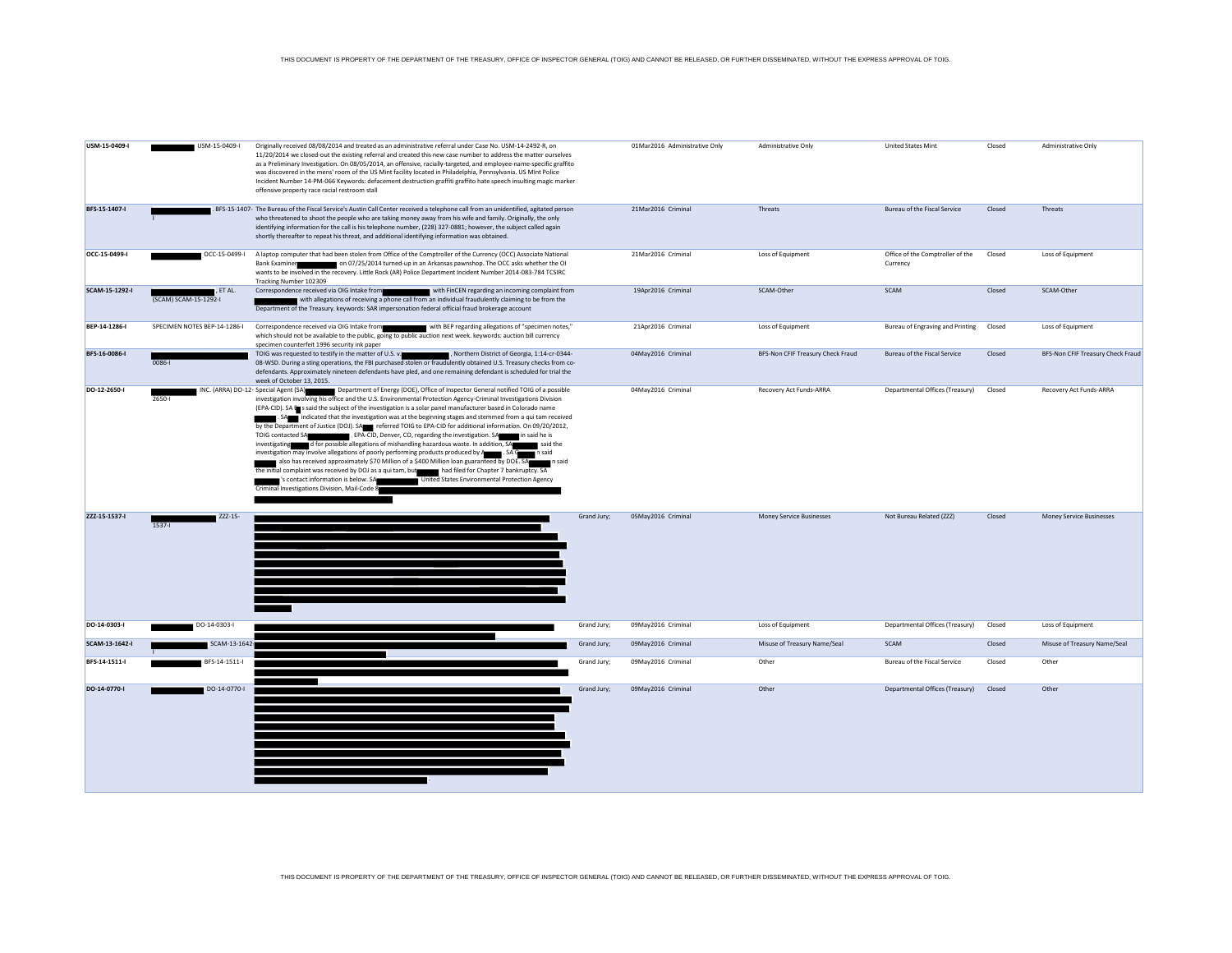| BFS-14-1117-I         | BFS-14-1117-I          | Elsie Beames, who died in 1994, Social Security benefits are still being issued, deposited and withdrawn. The<br>benefits have been deposited into a Bank of America account. It appears that Beames'<br>∎isthe<br>individual who has been accessing and taking the funds. SSA-OIG estimates that \$259,616 worth of U.S. Treasury<br>checks have been compromised.                                                                                                                                                                                                                                                                                                                                                                                                                                                                                                                                                                                                    |             | 09May2016 Criminal                    | BFS-Non CFIF Treasury Check Fraud  | Bureau of the Fiscal Service                 | Closed | BFS-Non CFIF Treasury Check Fraud  |
|-----------------------|------------------------|------------------------------------------------------------------------------------------------------------------------------------------------------------------------------------------------------------------------------------------------------------------------------------------------------------------------------------------------------------------------------------------------------------------------------------------------------------------------------------------------------------------------------------------------------------------------------------------------------------------------------------------------------------------------------------------------------------------------------------------------------------------------------------------------------------------------------------------------------------------------------------------------------------------------------------------------------------------------|-------------|---------------------------------------|------------------------------------|----------------------------------------------|--------|------------------------------------|
| BFS-13-0244-I         | ) BFS-13-0244-I        |                                                                                                                                                                                                                                                                                                                                                                                                                                                                                                                                                                                                                                                                                                                                                                                                                                                                                                                                                                        | Grand Jury; | 09May2016 Criminal                    | <b>BFS-Tax Refund Fraud</b>        | Bureau of the Fiscal Service                 | Closed | BFS-Tax Refund Fraud               |
| DO-15-2244-I          |                        | DO-15-2244-I Pro-active workers' compensation investigation. TOIG reviewing Treasury workers' compensation claimants and<br>noted Down as allegedly injured in 2011. (Her form CA 1 reflects that she fell and hurt her wrist and hip.) She<br>has been on workers' compensation since 2011, and receiving over \$3,300 per month. TOIG has found that she<br>was/is earning rental income through previous tenants and is currently renting her property to a family and<br>receiving \$1,728 through HUD's Section 8 Program. A brief conversation with the tenant and revealed that<br>resides nearby in MD and that he husband has died. The n claims no employment, but stated that she<br>could perform light duties if allowed by her physician. An investigation and subsequent report to Treasury and the<br>US Department of Labor may result in an administrative action and recovery if has not notified DOL of her<br>husband's death, and other matters. |             | 27May2016 Criminal                    | <b>Workers Compensation Fraud</b>  | Departmental Offices (Treasury)              | Closed | <b>Workers Compensation Fraud</b>  |
| BFS-14-2360-I         | ET AL. BFS-14<br>2360- |                                                                                                                                                                                                                                                                                                                                                                                                                                                                                                                                                                                                                                                                                                                                                                                                                                                                                                                                                                        | Grand Jury; | 27May2016 Criminal                    | BFS-Non CFIF Treasury Check Fraud  | Bureau of the Fiscal Service                 | Closed | BFS-Non CFIF Treasury Check Fraud  |
| BFS-16-1045-I         |                        | BFS-16-1045- On 2/26/2016,<br>Chief Security Officer, Bureau of the Fiscal Service (BFS) sent an online allegation<br>, private citizen, SS#<br>that a<br>called the BFS and spoke to BFS Employee<br>) at 0838 CST in Austin, TX, and made a vale threat.<br>Apparently Brooke Army Medical Command garnished Community US Treasury tax refund due to a past medical<br>expense that was not paid. stated that the garnishment was comparable to having someone come into a<br>home and stealing their money. continued that the US government was not the only ones with guns, he<br>had guns also. so see the swent from a calm tone to very agitated when referencing he had guns and abruptly hung<br>never threatened harm any government employee or facility.<br>up the phone.                                                                                                                                                                                 |             | 02Jun2016 Criminal                    | Threats                            | Bureau of the Fiscal Service                 | Closed | Threats                            |
| BFS-16-1004-I         |                        | BFS-16-1004 Correspondence received via OIG Intake from view with the BFS regarding allegations of the following:<br>The attached checks were used to pay sewer and refuse bills at the City of York for two properties. In both cases,<br>the amount of the check resulted in a small credit to the account. Check 4001065 was already returned to the City,<br>as the routing number was incorrect. The second check (which is suspiciously similar to the first) was deposited<br>yesterday. We will most likely hear by Monday whether it, too, is rejected.                                                                                                                                                                                                                                                                                                                                                                                                       |             | 23Jun2016 Criminal                    | BFS-Non CFIF Treasury Check Fraud  | Bureau of the Fiscal Service                 | Closed | BFS-Non CFIF Treasury Check Fraud  |
| OCC-16-0672-I         | OCC-16-0672-I          | Correspondence received via OIG Intake from with the OCC regarding allegations of the above named<br>subject sending an OCC spreadsheet containing 3,846 OCC employee social security numbers to his personal email<br>account.                                                                                                                                                                                                                                                                                                                                                                                                                                                                                                                                                                                                                                                                                                                                        |             | 27Jun2016 Administrative Only         | Administrative Only                | Office of the Comptroller of the<br>Currency | Closed | <b>Administrative Only</b>         |
| OCC-14-1091-I         | OCC-14-<br>$1091 -$    | In BANK-13-1953-G, the Office of the Comptroller of the Currency (OCC) informed the OI that it (the OCC) had<br>opened an Order of Investigation against the First National Bank (the Bank), located in<br>04/10/2014 Assistant Inspector General for Audits Marla Freedman provided the OI with a Referral for<br>Investigation prompted by the Office of Audit's Material Loss Review of the Bank, which "revealed information<br>about potentially fraudulent activities perpetrated by senior bank officials."                                                                                                                                                                                                                                                                                                                                                                                                                                                     |             | 28Jun2016 Criminal                    | Bank-Obstruction/OOI/etc.          | Office of the Comptroller of the<br>Currency | Closed | Bank-Obstruction/OOI/etc.          |
| <b>BANK-10-3054-I</b> | BANK-10-3054-I         |                                                                                                                                                                                                                                                                                                                                                                                                                                                                                                                                                                                                                                                                                                                                                                                                                                                                                                                                                                        | Grand Jury; | 28Jun2016 Criminal                    | Bank-Obstruction/OOI/etc.          | Bank Failure/Obstruction/OOI                 | Closed | Bank-Obstruction/OOI/etc.          |
| OCC-15-1946-I         |                        | OCC-15-1946-I Correspondence received via OIG Intake from with the OCC regarding allegations of the above named<br>subject being arrest for 5th degree assault. NOTE that in the complaint documentation the subject informs an<br>Assistant Deputy Comptroller that the OCC can obtain a copy of his arrest report "the way it did previously."<br>However, we have no record of any prior arrest of this OCC employee. See, however, OCC-12-1784-R regarding the<br>subject's five-day suspension for misuse of a government travel card.                                                                                                                                                                                                                                                                                                                                                                                                                            |             | 26Jul2016 Criminal and Administrative | <b>Criminal and Administrative</b> | Office of the Comptroller of the<br>Currency | Closed | <b>Criminal and Administrative</b> |
| BFS-14-0562-I         | BFS-14-0562-I          | Correspondence received via OIG Intake from with BFS regarding allegations of unauthorized use on<br>a BOA account assigned to Mr. The Treasury Direct account assigned to Mr.<br>2014-006                                                                                                                                                                                                                                                                                                                                                                                                                                                                                                                                                                                                                                                                                                                                                                             |             | 26Jul2016 Criminal                    | <b>BFS-ACH Fraud</b>               | Bureau of the Fiscal Service                 | Closed | <b>BFS-ACH Fraud</b>               |
| OCC-15-1954-I         | OCC-15-1954-I          | Office of the Comptroller of the Currency ADC The Transponsible the travel authorization process for<br>personal gain," to include misusing her travel credit card and sparing her personal vehicle by taking flights between<br>her duty stations of Tampa and Jacksonville, FL, and renting vehicles. When questioned about some of the<br>transferred the task of reviewing her travel vouchers to who works for<br>apparent abuses.<br>personal friend                                                                                                                                                                                                                                                                                                                                                                                                                                                                                                             |             | 27Jul2016 Administrative Only         | Administrative Only                | Office of the Comptroller of the<br>Currency | Closed | <b>Administrative Only</b>         |
| OCC-13-0297-I         | OCC-13-0297-I          |                                                                                                                                                                                                                                                                                                                                                                                                                                                                                                                                                                                                                                                                                                                                                                                                                                                                                                                                                                        | Grand Jury: | 28Jul2016 Criminal                    | Criminal and Administrative        | Office of the Comptroller of the<br>Currency | Closed | Criminal and Administrative        |
| CFIF-15-0802-I        | CFIF-15-0802-I         | USAO Southern District of Florida called OC Delmar requesting assistance in a check investigation with SSA OIG. 5<br>checks have sequential serial #s. Current loss \$4,288. See lead initiation email for details.                                                                                                                                                                                                                                                                                                                                                                                                                                                                                                                                                                                                                                                                                                                                                    |             | 02Aug2016 Criminal                    | BFS-Check Forgery Ins. Fund        | Check Forgery Insurance Fund                 | Closed | BFS-Check Forgery Ins. Fund        |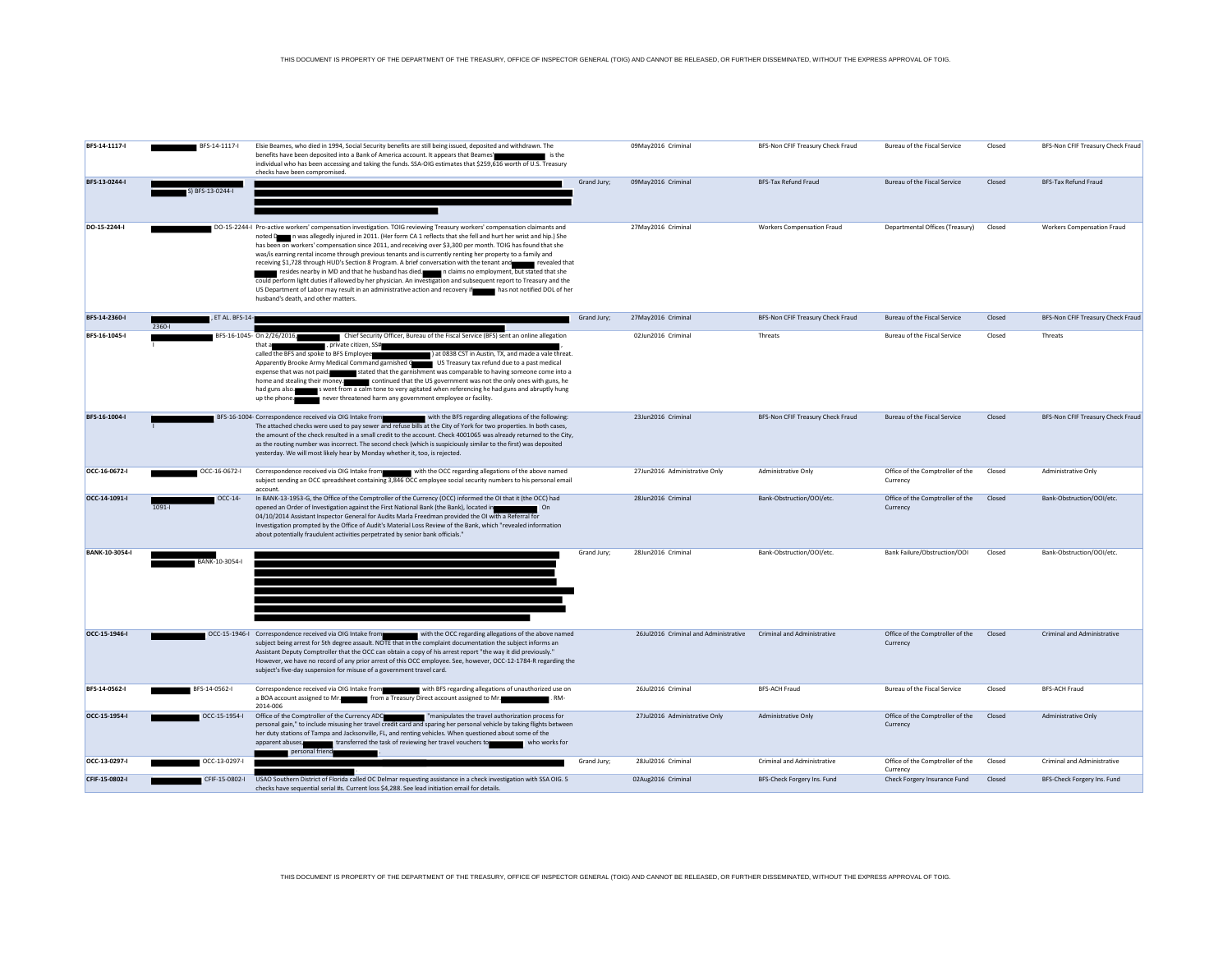| ZZZ-16-1702-I  | JK MOVING, ET AL ZZZ-16-1702-I                | Correspondence received via OIG Intake from Rich Delmar with counsel regarding the following: IT received a call<br>today at 12:01PM from From his cell,<br>asked if I could do him a "favor" by letting<br>know that I gave permission to destroy the excess IT equipment. He also indicated that he did not<br>have a list the IT equipment.                                                                                                                                                                                                                                                                                                                                                                                                                                                                                                                                                                                                                                                                                                                                                                                                                                                                                                                                                                                                                                                                                                                                                                                                                                                                                                                                          | 16Aug2016 Criminal            | Other                                  | Not Bureau Related (ZZZ)                     | Closed | Other                                     |
|----------------|-----------------------------------------------|-----------------------------------------------------------------------------------------------------------------------------------------------------------------------------------------------------------------------------------------------------------------------------------------------------------------------------------------------------------------------------------------------------------------------------------------------------------------------------------------------------------------------------------------------------------------------------------------------------------------------------------------------------------------------------------------------------------------------------------------------------------------------------------------------------------------------------------------------------------------------------------------------------------------------------------------------------------------------------------------------------------------------------------------------------------------------------------------------------------------------------------------------------------------------------------------------------------------------------------------------------------------------------------------------------------------------------------------------------------------------------------------------------------------------------------------------------------------------------------------------------------------------------------------------------------------------------------------------------------------------------------------------------------------------------------------|-------------------------------|----------------------------------------|----------------------------------------------|--------|-------------------------------------------|
| DO-16-0654-I   |                                               | DO-16-0654-I Complaint received 1/14/2016, via email Anonymous complainant alleges<br>, Safety Specialist<br>at US Treasury Headquarters reported an occupational injury while exiting the Main or Annex building on<br>has not returned to work and it is unclear whether her injury substantiates her current<br>$4/21/2014$ .<br>placement on workers compensation. Possible OEHS at Treasury currently is not managing this case properly due<br>to staffing shortage. In addition this employee has intimate knowledge of Federal Workers Compensation Program<br>and therefore may have the means to commit fraud.                                                                                                                                                                                                                                                                                                                                                                                                                                                                                                                                                                                                                                                                                                                                                                                                                                                                                                                                                                                                                                                                | 16Aug2016 Administrative Only | <b>Workers Compensation Fraud</b>      | Departmental Offices (Treasury)              | Closed | <b>Workers Compensation Fraud</b>         |
| SCAM-16-0615-I | MIDDLETON SECURITIES - SCAM<br>SCAM-16-0615-I | Correspondence received via OIG INtake from OFAC regarding an incoming complaint from<br>with<br>allegations of being contacted by an unknown individual fraudulently claiming to be with the Department of the<br>Treasury in an attempt to collect money.                                                                                                                                                                                                                                                                                                                                                                                                                                                                                                                                                                                                                                                                                                                                                                                                                                                                                                                                                                                                                                                                                                                                                                                                                                                                                                                                                                                                                             | 16Aug2016 Criminal            | SCAM-Impersonating a Treasury Official | SCAM                                         | Closed | SCAM-Impersonating a Treasury<br>Official |
| BFS-16-0091-I  | BFS-16-<br>$0091 -$                           | Correspondence received via OIG Intake from with the BFS, Office of Chief Counsel with allegations<br>regarding the following: In July 2013, Payee<br>filed a claim that he did not receive a \$16,698<br>survivor beneficiary check from the SSA. He claims that his niece,<br>, stole the check from his mail<br>and signed it over to herself. In response to this claim, and at BFS's Philadelphia office examined the<br>check and was unable to make a determination regarding a forgery.                                                                                                                                                                                                                                                                                                                                                                                                                                                                                                                                                                                                                                                                                                                                                                                                                                                                                                                                                                                                                                                                                                                                                                                         | 16Aug2016 Criminal            | BFS-Check Forgery Ins. Fund            | Bureau of the Fiscal Service                 | Closed | BFS-Check Forgery Ins. Fund               |
| OCC-16-1889-I  |                                               | OCC-16-1889- Correspondence received via OIG Intake from with allegations of the following: An OCC contractor who<br>sent an Excel spreadsheet to her home e-mail address that included 35,882 records from OCC's Bank Fraud<br>Database. Password:                                                                                                                                                                                                                                                                                                                                                                                                                                                                                                                                                                                                                                                                                                                                                                                                                                                                                                                                                                                                                                                                                                                                                                                                                                                                                                                                                                                                                                     | 19Aug2016 Criminal            | Loss of PII                            | Office of the Comptroller of the<br>Currency | Closed | Loss of PII                               |
| BFS-16-0369-I  | COUNTERFEIT CHECKS PRODUCED SAG<br>16-0369-1  | contacted by BFS and TIGTA regarding counterfeit checks being produced by copying the MICR line<br>FROM U.S. TREASURY CHECKS BFS- from original Treasury checks onto counterfeit checks, which are being negotiated at a large number of WalMarts<br>in the Dallas, TX area.                                                                                                                                                                                                                                                                                                                                                                                                                                                                                                                                                                                                                                                                                                                                                                                                                                                                                                                                                                                                                                                                                                                                                                                                                                                                                                                                                                                                            | 08Sep2016 Criminal            | BFS-Non CFIF Treasury Check Fraud      | <b>Bureau of the Fiscal Service</b>          | Closed | BFS-Non CFIF Treasury Check Fraud         |
| BFS-16-0231-I  |                                               | BFS-16-0231- On 10/22/15, TOIG was contacted by HSI, Sterling, VA re: an anonymous complaint it received regarding a BFS<br>employee. The anonymous complaint alleged that states are a series of S-13 I.T. Specialist at BFS , has ties to the<br>Islamic State (ISIS) . The complaint alleged that he is helping the group to manage computer information.<br>Suspicious activities and visitors are frequenting his apartment in Alexandria, VA. HSI agent is SA<br>Homeland Security Investigations, National Security Section,                                                                                                                                                                                                                                                                                                                                                                                                                                                                                                                                                                                                                                                                                                                                                                                                                                                                                                                                                                                                                                                                                                                                                     | 08Sep2016 Criminal            | Other                                  | <b>Bureau of the Fiscal Service</b>          | Closed | Other                                     |
| BFS-13-0837-I  | BFS-13-0837-I                                 | On or about February 06, 2013 the Treasury Office of Inspector General (TOIG) received information regarding an<br>identity theft/fraud scheme from Detective with the Port Authority of New York and New Jersey,<br>Criminal Investigative Bureau. v told TOIG he is working with a confidential source (CS) who works at Money<br>Service Business (MSB) in Newark, NJ. The CS was asked to set up Nexis debit cards by an individual identifying<br>himself as<br>. The CS told <b>Community of the CS</b> intends to file fraudulent tax refunds and obtain United<br>States Government funds that can be placed on the Nexis cards. In return, Delacruz offered the CS \$1000.00 for<br>each established card.                                                                                                                                                                                                                                                                                                                                                                                                                                                                                                                                                                                                                                                                                                                                                                                                                                                                                                                                                                     | 08Sep2016 Criminal            | <b>BFS-ACH Fraud</b>                   | <b>Bureau of the Fiscal Service</b>          | Closed | <b>BFS-ACH Fraud</b>                      |
| BFS-15-0596-I  | BFS-15-0596-I                                 | The Bureau of the Fiscal Service forwards to OI documents showing a new type of Treasury check scam that they<br>are encountering with increasing frequency of late: Fraudsters are transferring the MICR lines that appear at the<br>bottom of legitimate Treasury checks to homemade checks. The document examples forwarded involve a potential<br>subject named Lisa Gross, who received multiple but small-value Treasury checks the MICR lines of which were<br>placed on homemade checks with significantly-greater dollar values.                                                                                                                                                                                                                                                                                                                                                                                                                                                                                                                                                                                                                                                                                                                                                                                                                                                                                                                                                                                                                                                                                                                                               | 09Sep2016 Criminal            | BFS-Non CFIF Treasury Check Fraud      | <b>Bureau of the Fiscal Service</b>          | Closed | BFS-Non CFIF Treasury Check Fraud         |
| MSB-14-0463-I  |                                               | MSB-14-0463-I In 2013 TOIG's SA began a preliminary investigation of a Hispanic store, operating as an<br>unregistered MSB. Approximately 235 SAR's had previously been filed against the store's owner,<br>suspected money laundering & structuring. TOIG sought the assistance of the DEA and learned of a history of<br>suspected drug trafficking within the store. TOIG identified relationships between<br>and other<br>unregistered Hispanic MSB's in Cambridge, Easton and Templeville, MD. TOIG recruited the efforts of DHS HSI,<br>Maryland State Police, Delaware State Police, Blades PD, Easton PD, Queen Anne's County Sheriff and Dorchester<br>County Sheriff. Recently a CI for the Maryland State Police Drug Task Force purchased heroin and bath salts from<br>the MSB operating in Templeville, MD. CI's claim large quantities of cocaine (5-10 kilos) and a pallet of heroin were<br>delivered to the Tomas in Blades, DE under the disguise of a grocery delivery truck and then re-distributed to the<br>related MSB's. The Maryland State Police plan to conduct additional undercover buys and highway interdiction<br>efforts of delivery trucks related to the MSB's. DEA, HSI and TOIG will debrief any person(s) deemed significant.<br>Investigators plan to obtain T-checks and have them cashed at the various MSB's, in an effort to prove the illegal<br>check cashing and to identify the flow of money. HSI recently informed TOIG, the subject operating the MSB in<br>Templeville, MD withdrew \$2 million from a small bank in Southern NJ. HSI and TOIG plan to meet with the USAO<br>for the District of Baltimore within the coming weeks. | 20Sep2016 Criminal            | <b>Money Service Businesses</b>        | <b>Money Service Business</b>                | Closed | <b>Money Service Businesses</b>           |
| BFS-15-2329-I  | LAND BFS-15-2329-I                            | Correspondence received via OIG Intake from<br>with BFS regarding allegations of the above<br>named subject altering a stolen treasury check to add 63k, and subsequently cashed through USAA.                                                                                                                                                                                                                                                                                                                                                                                                                                                                                                                                                                                                                                                                                                                                                                                                                                                                                                                                                                                                                                                                                                                                                                                                                                                                                                                                                                                                                                                                                          | 26Sep2016 Criminal            | BFS-Non CFIF Treasury Check Fraud      | Bureau of the Fiscal Service                 | Closed | BFS-Non CFIF Treasury Check Fraud         |
| DO-13-1643-I   | (ARRA) DO-13-<br>$1643 -$                     | Correspondence received via OIG Intake regarding the following: This installer took money from customers (mostly<br>farmers) but never delivered the promised turbines. There are also cases in which the turbines were installed but<br>failed to function properly.                                                                                                                                                                                                                                                                                                                                                                                                                                                                                                                                                                                                                                                                                                                                                                                                                                                                                                                                                                                                                                                                                                                                                                                                                                                                                                                                                                                                                   | 26Sep2016 Criminal            | Recovery Act Funds-ARRA                | Departmental Offices (Treasury)              | Closed | Recovery Act Funds-ARRA                   |
| SCAM-16-0038-I | , ET AL. SCAM-16-<br>0038-1                   | Complaint received 10/5/2015, via email Complainant alleges - Suspicious US Treasury check was issued in the<br>amount of \$29,446.71 to the law offices of Stephen Finamore. The check was in the name of<br>according to the bank representatives the check cannot be deposited.                                                                                                                                                                                                                                                                                                                                                                                                                                                                                                                                                                                                                                                                                                                                                                                                                                                                                                                                                                                                                                                                                                                                                                                                                                                                                                                                                                                                      | 26Sep2016 Criminal            | Misuse of Treasury Name/Seal           | SCAM                                         | Closed | Misuse of Treasury Name/Seal              |
| BFS-15-0948-I  | , ET AL. BFS-15-<br>$0948 - 1$                | The Bureau of the Fiscal Services' research and reports that two individuals appear to have diverted the Social<br>Security benefits payments of multiple victims into their respective accounts with Fifth Third Bank in Ohio.                                                                                                                                                                                                                                                                                                                                                                                                                                                                                                                                                                                                                                                                                                                                                                                                                                                                                                                                                                                                                                                                                                                                                                                                                                                                                                                                                                                                                                                         | 03Oct2016 Criminal            | BFS-Non CFIF Treasury Check Fraud      | <b>Bureau of the Fiscal Service</b>          | Closed | BFS-Non CFIF Treasury Check Fraud         |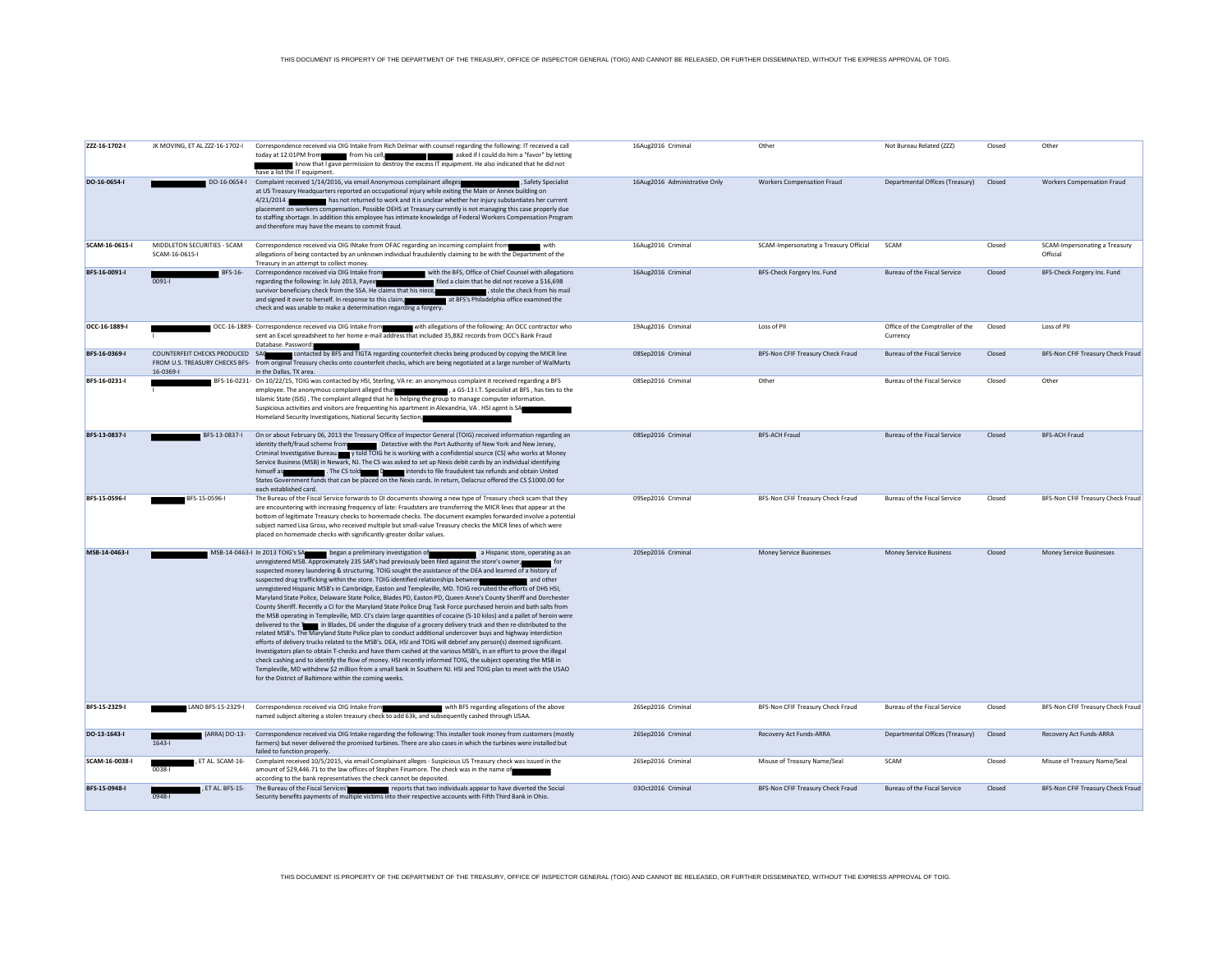| BANK-10-1752-I | $10-1752-$                                    | RIVERSIDE NATIONAL BANK BANK- Riverside failed last Friday and the FDIC has opened a case and notified the local FBI and USAO. There was no<br>indication of fraud prior to failure. Post-failure it came out that the bank had purchased 43 properties to support a<br>planned expansion, but this purchase was not approved by the bank's Board of Director's. During an exam prior to<br>failure, the bank was either unable or unwilling to provide supporting documentation for the transaction.                                                                                                                                                                                                                                                                                                                                                                                                                                                                                                                                                                                       | 04Oct2016 Criminal                    | Bank-Obstruction/OOI/etc.          | Bank Failure/Obstruction/OOI                 | Closed | Bank-Obstruction/OOI/etc.           |
|----------------|-----------------------------------------------|---------------------------------------------------------------------------------------------------------------------------------------------------------------------------------------------------------------------------------------------------------------------------------------------------------------------------------------------------------------------------------------------------------------------------------------------------------------------------------------------------------------------------------------------------------------------------------------------------------------------------------------------------------------------------------------------------------------------------------------------------------------------------------------------------------------------------------------------------------------------------------------------------------------------------------------------------------------------------------------------------------------------------------------------------------------------------------------------|---------------------------------------|------------------------------------|----------------------------------------------|--------|-------------------------------------|
| DO-15-0245-I   | DO-15-<br>$0245 -$                            | appear to be inverted domestic corporations that are<br>nevertheless somehow doing business with the federal U.S. government in violation of law.                                                                                                                                                                                                                                                                                                                                                                                                                                                                                                                                                                                                                                                                                                                                                                                                                                                                                                                                           | 04Oct2016 Criminal                    | Other                              | Departmental Offices (Treasury)              | Closed | Other                               |
| USM-16-1133-I  | ARMORED CAR CARRIER<br>CONTRACT USM-16-1133-I | Correspondence received via OIG Intake from<br>the USM regarding the Mint's Legal Department<br>review of six months of data taken from Oracle which involves bids for transportation of Mint products from the<br>production facility to various destinations. 16-HQ-002                                                                                                                                                                                                                                                                                                                                                                                                                                                                                                                                                                                                                                                                                                                                                                                                                   | 04Oct2016 Criminal                    | Contract/Grant/Procurement Fraud   | <b>United States Mint</b>                    | Closed | Contract/Grant/Procurement<br>Fraud |
| BEP-14-1526-I  | BEP-14-1526-I                                 | Correspondence received via OIG Intake from<br>with BEP regarding allegations of credit card fraud<br>against the BEP BEP SI 2014 056                                                                                                                                                                                                                                                                                                                                                                                                                                                                                                                                                                                                                                                                                                                                                                                                                                                                                                                                                       | 04Oct2016 Criminal                    | Credit/TravelCard Fraud            | Bureau of Engraving and Printing             | Closed | Credit/TravelCard Fraud             |
| BFS-15-0157-I  | ET AL. BFS-15-<br>$0157 -$                    | reports discovery of a pattern involving Social Security benefit checks addressed to<br><b>BFS</b> employee<br>, being altered in Chicago, IL. NOTE the potential relationship among this<br>care of<br>intake and Intake Numbers 15-0124 (also Chicago) and 15-0156.                                                                                                                                                                                                                                                                                                                                                                                                                                                                                                                                                                                                                                                                                                                                                                                                                       | 04Oct2016 Criminal                    | BFS-Non CFIF Treasury Check Fraud  | Bureau of the Fiscal Service                 | Closed | BFS-Non CFIF Treasury Check Fraud   |
| OCC-15-0581-I  | OCC-15-<br>$0581 -$                           | On 02/23/2016, OCC issued a 1829 Letter to<br>has 30 days to contest before being<br>prohibited from working in the banking industry.                                                                                                                                                                                                                                                                                                                                                                                                                                                                                                                                                                                                                                                                                                                                                                                                                                                                                                                                                       | 04Oct2016 Criminal                    | <b>False Claims</b>                | Office of the Comptroller of the<br>Currency | Closed | <b>False Claims</b>                 |
| DO-14-2509-I   | COMPUTERCOP DO-14-2509-I                      | Complaint received 8/8/2014, via email Complainant alleges - A letter that was found during the course of research<br>for a FOIA investigation may have been forged, and may have been forged by an outside entity. The alleged forged<br>letter is from a former Director of our office and the letter is not signed or dated. As well the statements made in<br>the letter do not appear to be statements that the former Director would have made.                                                                                                                                                                                                                                                                                                                                                                                                                                                                                                                                                                                                                                       | 05Oct2016 Criminal                    | Other                              | Departmental Offices (Treasury)              | Closed | Other                               |
| DO-16-2186-I   | DO-16-2186-I                                  | Correspondence received via OIG Intake from Rich Delmar, Counsel with allegations of potential time card abuse<br>by the above named subject.                                                                                                                                                                                                                                                                                                                                                                                                                                                                                                                                                                                                                                                                                                                                                                                                                                                                                                                                               | 05Oct2016 Administrative Only         | Administrative Only                | Departmental Offices (Treasury)              | Closed | <b>Administrative Only</b>          |
| BFS-16-1433-I  | BFS-16-1433-I                                 | Correspondence received via OIG Intake from<br>with the BFS regarding the following: On 4/4/16<br>GSOC alerted us to a large number of connections from an IP in our network. The IP was 10.139.171.86 and the<br>From the GSOC notice "GSOC noticed this IP address as having a top firewall line count this<br>user id was b<br>morning of 800,000 + lines noted. Further investigation has noted that the systems highest connections were to an<br>AMAZON IP address with a browser user agent of "ruxit" with a number combination. The RUXIT website indicates<br>that their product is used as an "All-in-one monitoring for cloud natives," leading us to infer that the system is<br>monitoring something in the cloud."                                                                                                                                                                                                                                                                                                                                                           | 05Oct2016 Criminal                    | Other                              | Bureau of the Fiscal Service                 | Closed | Other                               |
| DO-16-2421-I   | DO-16-2421-I                                  | Correspondence received from Rich Delmar with TOIG Counsel regarding allegations of the above named subject<br>being arrested off duty for domestic assault on 5/17/2016                                                                                                                                                                                                                                                                                                                                                                                                                                                                                                                                                                                                                                                                                                                                                                                                                                                                                                                    | 11Oct2016 Criminal and Administrative | <b>Criminal and Administrative</b> | Departmental Offices (Treasury)              | Closed | Criminal and Administrative         |
| MSB-13-0219-I  | 13-0219-                                      | ET AL. MSB-On November 5, 2012, the U.S. Department of the Treasury, Office of Inspector General, Office of Investigation<br>(TOIG) initiated an investigation into two individual who were discovered to be linked to (MSB-11-0333-I), in which<br>several individuals were indicted in the Western District of North Carolina (WDNC) for violations of Title 18, United<br>States Code, Sections 371 (Conspiracy), 2314 (Transportation of Stolen Goods), 2315 (Receipt or Sale of Stolen<br>Goods) and 1956 (Money Laundering) (United States of America v. Khaled Fadel Ibrahim et. al.) The investigation<br>involved an undercover agent from the Bureau of Alcohol, Tobacco, and Firearms (ATF) representing cigarettes as<br>"stolen property" from Virginia, and selling them to one or more of the defendants. There was direct evidence that<br>to the conspiracy to purchase "represented" stolen cigarettes charged in<br>WDNC. As a result, an inquiry was opened by the U.S. Attorney's Office (USAO) for the District of South Carolina<br>(DSC) for further investigation. | 11Oct2016 Criminal                    | Money Service Businesses           | <b>Money Service Business</b>                | Closed | <b>Money Service Businesses</b>     |
| SCAM-14-3105-I |                                               | YMAX - SCAMMERS SCAM-14-3105- Complaint received 9/18/2014, via email from OC reporting - The attached numbers are those that<br>have been reported to us by constitutents being called by scammers claiming to be from the Legal Affairs Office or<br>Investigations Office of the Treasury. The scammers are abusive and threatening, and require the payment of<br>money to avoid "indictment or arrest" of the individual. We believe that since Ymax has these numbers, and in<br>some cases suspended service, it may be possible to track the scammer through YMax or at the very least obtain<br>information as to how so many numbers are being used in the fraud. These are not, apparently, VOIP numbers, but<br>YMax may have further information over to you for information and action.                                                                                                                                                                                                                                                                                       | 11Oct2016 Criminal                    | Misuse of Treasury Name/Seal       | SCAM                                         | Closed | Misuse of Treasury Name/Seal        |
| USM-16-1985-I  | USM-16-1985-I                                 | with the USM regarding allegations of misuse of his<br>Correspondence received via OIG Intake from<br>government issued computer by the above named subject. 16-DC-297                                                                                                                                                                                                                                                                                                                                                                                                                                                                                                                                                                                                                                                                                                                                                                                                                                                                                                                      | 11Oct2016 Criminal                    | Misuse of Government Computer      | <b>United States Mint</b>                    | Closed | Misuse of Government Computer       |
| BPD-12-2388-I  | 12-2388-1                                     | BPD- Correspondence received via OIG Intake from<br>with the BPD regarding the above named subject and<br>Grand Jury:<br>allegations of fraud and savings bonds causing the government monetary loss RM-2012-025                                                                                                                                                                                                                                                                                                                                                                                                                                                                                                                                                                                                                                                                                                                                                                                                                                                                            | 12Oct2016 Criminal                    | Theft                              | <b>Bureau of Public Debt</b>                 | Closed | Theft                               |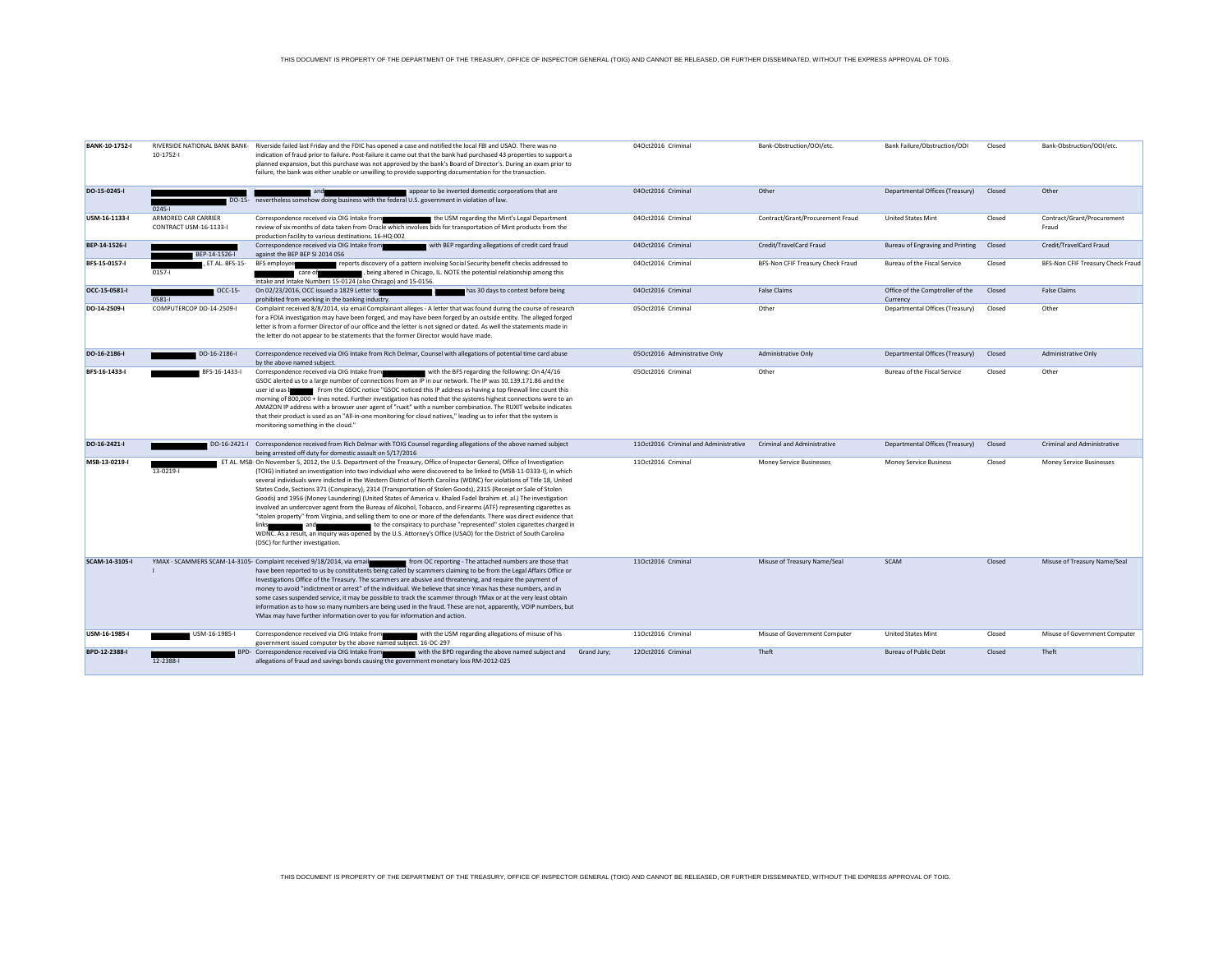| BFS-13-2011-I    |                                                     |                                                                                                                                                                                                                                                                                                                                                                                                                                                                                                                                                                                                                                                                                                                                                                                                                                                                                                                                                                                                                                                                                                   | Grand Jury; | 12Oct2016 Criminal                    |                                   | Bureau of the Fiscal Service                   | Closed |                                    |
|------------------|-----------------------------------------------------|---------------------------------------------------------------------------------------------------------------------------------------------------------------------------------------------------------------------------------------------------------------------------------------------------------------------------------------------------------------------------------------------------------------------------------------------------------------------------------------------------------------------------------------------------------------------------------------------------------------------------------------------------------------------------------------------------------------------------------------------------------------------------------------------------------------------------------------------------------------------------------------------------------------------------------------------------------------------------------------------------------------------------------------------------------------------------------------------------|-------------|---------------------------------------|-----------------------------------|------------------------------------------------|--------|------------------------------------|
|                  | BFS-13-2011                                         |                                                                                                                                                                                                                                                                                                                                                                                                                                                                                                                                                                                                                                                                                                                                                                                                                                                                                                                                                                                                                                                                                                   |             |                                       | BFS-Check Forgery Ins. Fund       |                                                |        | BFS-Check Forgery Ins. Fund        |
|                  |                                                     |                                                                                                                                                                                                                                                                                                                                                                                                                                                                                                                                                                                                                                                                                                                                                                                                                                                                                                                                                                                                                                                                                                   |             |                                       |                                   |                                                |        |                                    |
| DO-16-1301-I     | CENTER (GREC) DO-16-1301-I                          | GAINESVILLE RENEWABLE ENERGY On Jan 15, 2016, AIGI Phillips advised that Congressman Ted Yoho's office contacted Inspector General Eric<br>Thorson regarding potential grant fraud relating to a 1603 Grant obtained by<br>to build a<br>biomass facility for the benefit of the City of Gainesville, FL and the Gainesville Regional Utility (GRU). Prior to the<br>finalization of the Power Purchase Agreement (PPA), Gainesville Renewable Energy Center (GREC) was formed as<br>the primary entity responsible for the development of the biomass facility. Congressman Ted Yoho is the United<br>States Representative for Florida's 3 rd congressional district. Staffer was provided as the point of<br>contact via cell number (352) 359-5070.                                                                                                                                                                                                                                                                                                                                           |             | 13Oct2016 Criminal                    | Recovery Act Funds-ARRA           | Departmental Offices (Treasury) Closed         |        | Recovery Act Funds-ARRA            |
| BFS-15-1198-I    | BFS-15-1198-I                                       | Correspondence received via OIG Intake from<br>with allegations of inappropriate use of a<br>government computer by the above named subject.                                                                                                                                                                                                                                                                                                                                                                                                                                                                                                                                                                                                                                                                                                                                                                                                                                                                                                                                                      |             | 20Oct2016 Administrative Only         | Administrative Only               | Bureau of the Fiscal Service                   | Closed | Administrative Only                |
| DO-15-0016-I     | DO-15-0016-I                                        | Anonymous complainant alleges that<br>, Office of the Treasury Executive for Asset Forfeiture,<br>consistently berates and bullies his<br>shows no respect to his staff, and laces his<br>conversation with profanity.                                                                                                                                                                                                                                                                                                                                                                                                                                                                                                                                                                                                                                                                                                                                                                                                                                                                            |             | 20Oct2016 Administrative Only         | Administrative Only               | Departmental Offices (Treasury)                | Closed | <b>Administrative Only</b>         |
| USM-16-0147-I    |                                                     | USM-16-0147- Correspondence received via OIG Intake from<br>with the USM regarding allegations of a possible<br>worker's compensation fraud. 15-SF-256.                                                                                                                                                                                                                                                                                                                                                                                                                                                                                                                                                                                                                                                                                                                                                                                                                                                                                                                                           |             | 25Oct2016 Administrative Only         | Administrative Only               | <b>United States Mint</b>                      | Closed | Administrative Only                |
| OCC-16-2596-I    | OCC-16-<br>2596-                                    | Correspondence received via OIG Intake from with the OCC regarding allegations of unauthorized<br>disclosure of sensitive bank information. Cross reference OCC-16-2344-I                                                                                                                                                                                                                                                                                                                                                                                                                                                                                                                                                                                                                                                                                                                                                                                                                                                                                                                         |             | 01Nov2016 Criminal and Administrative | Other                             | Office of the Comptroller of the<br>Currency   | Closed | Other                              |
| FinCEN-16-1324-I | FinCEN-16-<br>$1324 -$                              | Complaint received via email from Office of Counsel on 3/25/2016. A FinCEN employee stated that a FinCEN<br>Contractor hosted an unidentified FinCEN unit (approximately 10-12 employees) for a holiday lunch at Ruth Chris'<br>Steak House. When the employee questioned the supervisor about paying for the cost of lunch, the supervisor said<br>'not to worry about it or some words to that affect'. Additional correspondence received via OIG Intake from<br>with FinCEN regarding allegations of employee misconduct by the above named subject.                                                                                                                                                                                                                                                                                                                                                                                                                                                                                                                                          |             | 01Nov2016 Criminal                    | <b>Ethics Violation</b>           | <b>Financial Crimes Enforcement</b><br>Network | Closed | <b>Ethics Violation</b>            |
| OCC-16-2344-I    | OCC-16-2344-I                                       | Correspondence received via OIG Intake from with the OCC regarding allegations of unauthorized<br>disclosure of sensitive bank information.                                                                                                                                                                                                                                                                                                                                                                                                                                                                                                                                                                                                                                                                                                                                                                                                                                                                                                                                                       |             | 01Nov2016 Criminal                    | Criminal and Administrative       | Office of the Comptroller of the<br>Currency   | Closed | <b>Criminal and Administrative</b> |
| DO-16-1140-I     | DO-16-1140-I                                        | Correspondence received via OIG Intake from Rich Delmar, Counsel with allegations of potential time card abuse<br>by the above named subject(s).                                                                                                                                                                                                                                                                                                                                                                                                                                                                                                                                                                                                                                                                                                                                                                                                                                                                                                                                                  |             | 01Nov2016 Administrative Only         | Administrative Only               | Departmental Offices (Treasury)                | Closed | <b>Administrative Only</b>         |
| DO-16-0674-I     | DO-16-0674-I                                        | Complaint received 1/19/2016, via email Complainant alleges and a Treasury employee used his travel<br>card for personal travel, the dollar amount \$1131.99. An investigation was conducted by the Office of Travel<br>Programs and found the act was intentional. The employee was verbally counseled and told to repay the charges<br>immediately, but these charges have not been repaid. On 12/30/2015 the employee forced an transaction to rent a<br>car for personal use. Because the limit had been lowered to \$1.00 the merchant forced the transaction through to<br>Citibank.                                                                                                                                                                                                                                                                                                                                                                                                                                                                                                        |             | 01Nov2016 Criminal                    | Credit/TravelCard Fraud           | Departmental Offices (Treasury)                | Closed | Credit/TravelCard Fraud            |
| BFS-15-0180-I    | BUREAU OF FISCAL SERVICE -<br>IMPROPER PAYMENT CASE | In October 2014, the Office of Investigations (OI) continued an initiative surrounding fraud related to the payments<br>made by the Bureau of Fiscal Service (BFS). This initiative will cover payments made including U.S. Treasury checks<br>TRACKING INITIATIVE BFS-15-0180-I (CFIF & Non-CFIF) and ACH fraudulent payments including redirected benefit fraud. Tax refund fraud schemes paid<br>by Treasury check or ACH payment are included. The ACH and Treasury check payment system is managed by the<br>BFS and creates a mechanism for BFS to send payments authorized by a federal paying agency to authorized<br>payees. As such OI receives information from BFS and a number of other sources on a monthly basis related to the<br>investigative leads involving ACH and Treasury check fraud. OI is opening a case number in the case management<br>system for OI to allow agents to utilize it for case development, and to document agent activities. This case will be<br>closed at the end of the fiscal year 2015 with a brief memorandum summarizing the year's activities. |             | 07Nov2016 Criminal                    | <b>BFS-ACH Fraud</b>              | Bureau of the Fiscal Service                   | Closed | <b>BFS-ACH Fraud</b>               |
| BEP-15-1491-I    | BEP-15-1491-I                                       | Correspondence received via OIG Intake from<br>with the BEP regarding allegations of a fraud<br>attempt against the Mutilated Currency Division (MCD) by the above named subject. BEP Referral Number BEP-SI-<br>2015-036 Keywords: burned mutilated currency                                                                                                                                                                                                                                                                                                                                                                                                                                                                                                                                                                                                                                                                                                                                                                                                                                     |             | 22Nov2016 Criminal                    | <b>Mutilated Currency</b>         | Bureau of Engraving and Printing Closed        |        | <b>Mutilated Currency</b>          |
| BFS-15-0055-I    | BFS-15-0055-I                                       | The Social Security Administration received a complaint alleging that many misapropriated \$250,000.00 in<br>SSA Benefits intended for his daughter.                                                                                                                                                                                                                                                                                                                                                                                                                                                                                                                                                                                                                                                                                                                                                                                                                                                                                                                                              |             | 22Nov2016 Criminal                    | BFS-Non CFIF Treasury Check Fraud | Bureau of the Fiscal Service                   | Closed | BFS-Non CFIF Treasury Check Fraud  |